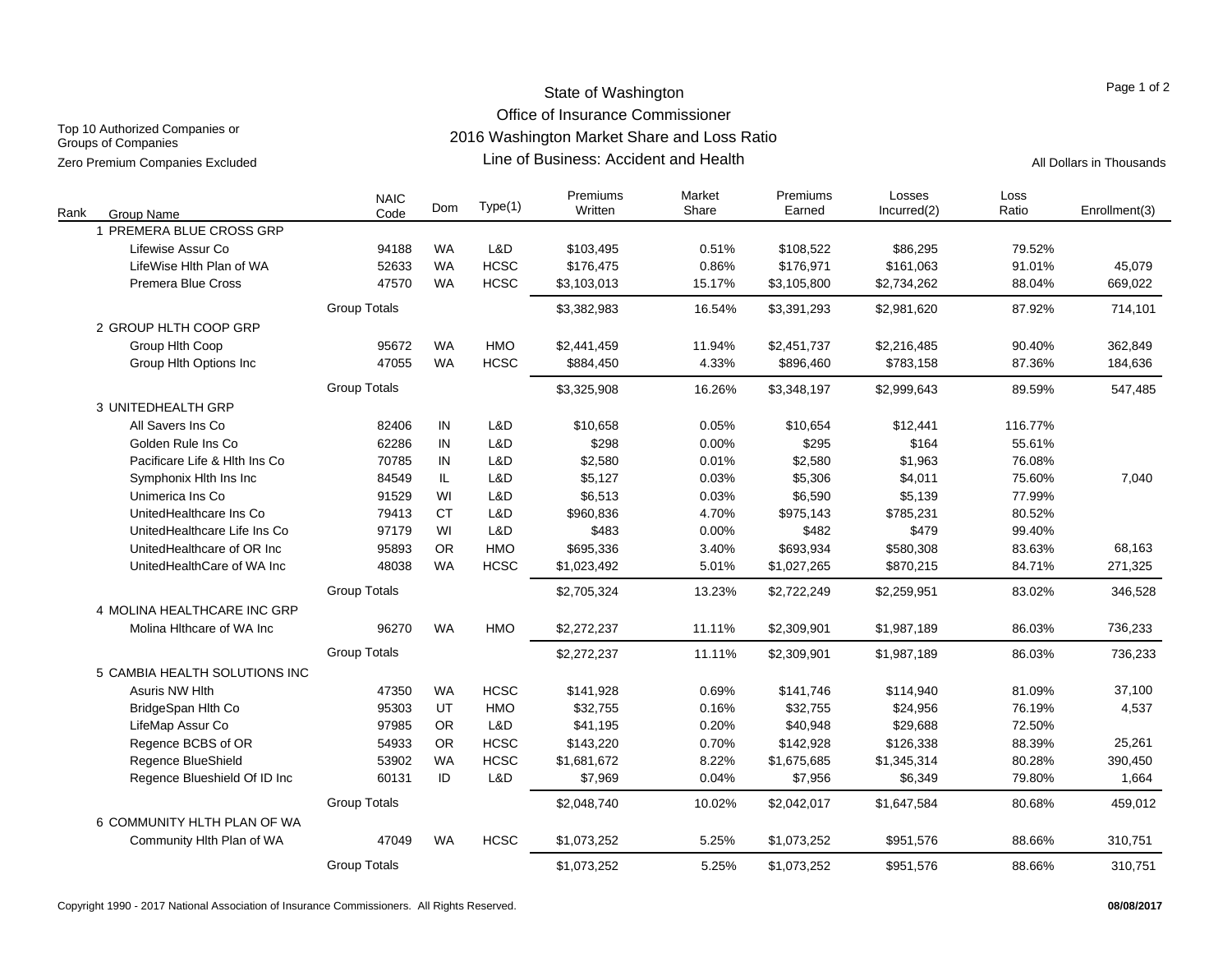# State of Washington Office of Insurance Commissioner 2016 Washington Market Share and Loss Ratio

Top 10 Authorized Companies or Groups of Companies Zero Premium Companies Excluded **All Dollars in Thousands** Circle All Dollars in Thousands Circle All Dollars in Thousands

Line of Business: Accident and Health

Page 2 of 2

| Rank | Group Name                       | <b>NAIC</b><br>Code | Dom       | Type(1)     | Premiums<br>Written | Market<br>Share | Premiums<br>Earned | Losses<br>Incurred(2) | Loss<br>Ratio | Enrollment(3) |
|------|----------------------------------|---------------------|-----------|-------------|---------------------|-----------------|--------------------|-----------------------|---------------|---------------|
|      | 7 CENTENE CORP GRP               |                     |           |             |                     |                 |                    |                       |               |               |
|      | <b>Coordinated Care Corp</b>     | 95831               | IN        | <b>HMO</b>  | \$78,893            | 0.39%           | \$78,893           | \$64,627              | 81.92%        | 27,200        |
|      | Coordinated Care of WA Inc.      | 15352               | <b>WA</b> | <b>HCSC</b> | \$691,404           | 3.38%           | \$691,404          | \$616,775             | 89.21%        | 206,513       |
|      | Health Net Hith Plan of OR Inc.  | 95800               | <b>OR</b> | <b>HMO</b>  | \$44,619            | 0.22%           | \$44,619           | \$40,742              | 91.31%        | 11,620        |
|      | Health Net Life Ins Co           | 66141               | CA        | L&D         | \$44,239            | 0.22%           | \$44,396           | \$40,549              | 91.33%        |               |
|      |                                  | <b>Group Totals</b> |           |             | \$859,155           | 4.20%           | \$859,312          | \$762,693             | 88.76%        | 245,333       |
|      | 8 KAISER FOUNDATION GRP          |                     |           |             |                     |                 |                    |                       |               |               |
|      | Kaiser Found Hith Plan of the NW | 95540               | <b>OR</b> | HMO         | \$606,738           | 2.97%           | \$606,738          | \$616,775             | 101.65%       | 85,667        |
|      |                                  | <b>Group Totals</b> |           |             | \$606,738           | 2.97%           | \$606,738          | \$616,775             | 101.65%       | 85,667        |
|      | 9 ANTHEM INC GRP                 |                     |           |             |                     |                 |                    |                       |               |               |
|      | Amerigroup Washington Inc        | 14073               | <b>WA</b> | <b>HMO</b>  | \$571,323           | 2.79%           | \$570,696          | \$467,750             | 81.96%        | 150,623       |
|      | Unicare Life & Hith Ins Co       | 80314               | IN        | L&D         | \$19                | $0.00\%$        | \$16               | \$21                  | 135.92%       |               |
|      |                                  | Group Totals        |           |             | \$571,342           | 2.79%           | \$570,712          | \$467,771             | 81.96%        | 150,623       |
|      | 10 DELTA DENTAL OF WA            |                     |           |             |                     |                 |                    |                       |               |               |
|      | Delta Dental of WA               | 47341               | <b>WA</b> | <b>HCSC</b> | \$473,765           | 2.32%           | \$475,775          | \$397,105             | 83.46%        | 1,083,154     |
|      |                                  | Group Totals        |           |             | \$473,765           | 2.32%           | \$475,775          | \$397,105             | 83.46%        | 1,083,154     |
|      |                                  | Top 10 Group Total  |           |             | \$17,319,445        | 84.70%          | \$17,399,446       | \$15,071,907          | 86.62%        | 4,678,887     |
|      |                                  | All Other Companies |           |             | \$3,128,942         | 15.30%          | \$3,096,082        | \$2,472,543           | 79.86%        | 1,334,410     |
|      |                                  | Totals(4)           |           |             | \$20,448,387        | 100.00%         | \$20,495,527       | \$17,544,450          | 85.60%        | 6,013,297     |

(1)L&D=Life and Disability Ins. Co., P&C=Property and Casualty Ins. Co., HMO=Health Maintenance Organization, HCSC=Health Care Service Contractor, LHCSC=Limited HCSC, F=Fraternal, MEWA=Multiple Employer Welfare Arrangement

(2)Includes Risk Revenue-related claims and benefits. However, Premiums Written and Premiums Earned do not include Risk Revenue.

(3) Enrollment only provided by companies filing the NAIC Health blank.

(4)Totals do not represent all health coverage in Washington.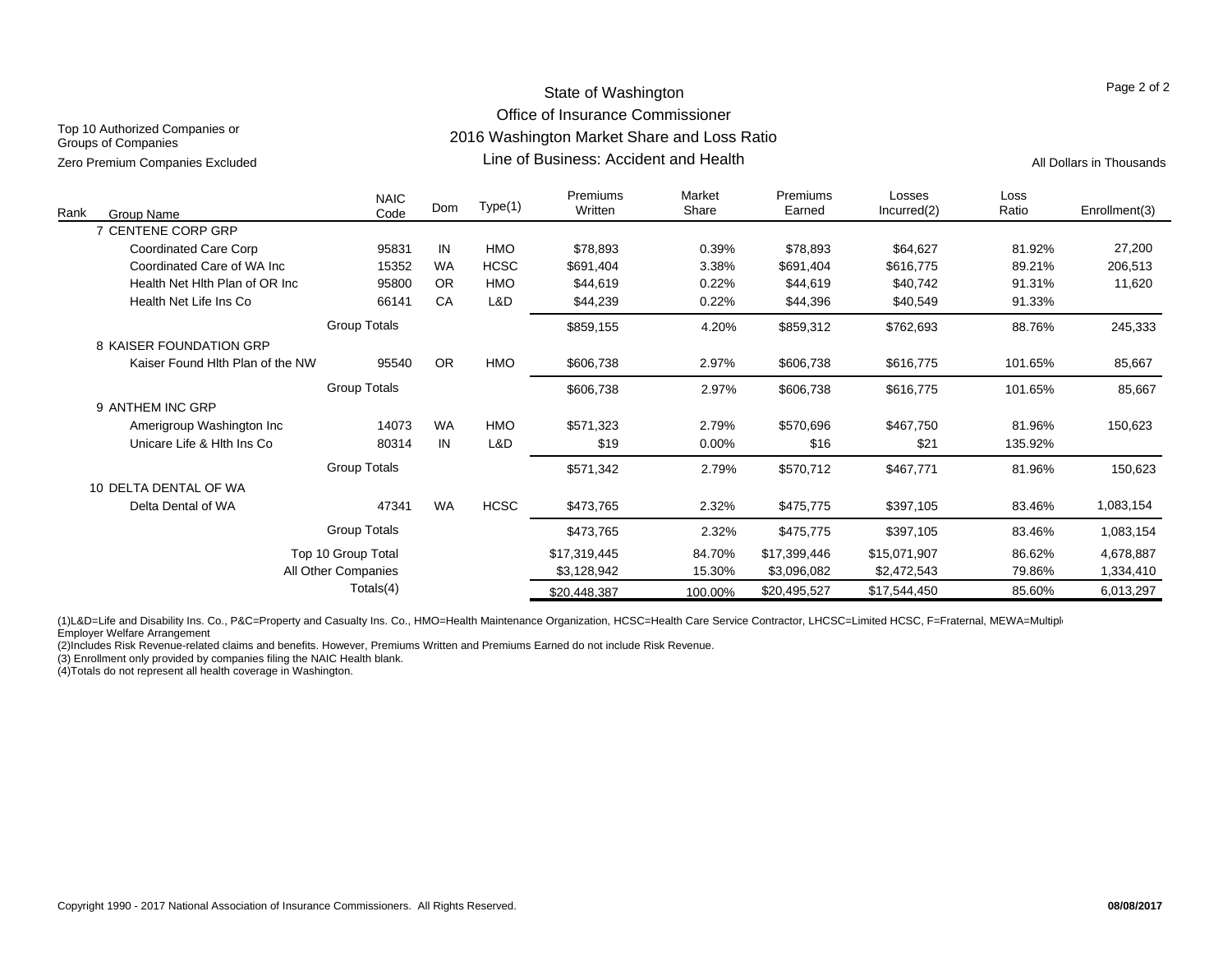# State of Washington Office of Insurance Commissioner 2016 Washington Market Share Line of Business: Life - Annuities

Top 10 Authorized Companies or Groups of **Companies** Zero Premium Companies Excluded **All Dollars in Thousands** Line of Business: Life - Annuities All Dollars in Thousands

|      |                                      | <b>NAIC</b> |                        |           |        |           |            |           | Market |
|------|--------------------------------------|-------------|------------------------|-----------|--------|-----------|------------|-----------|--------|
| Rank | Group Name                           | Code        | Dom                    | Ordinary  | Credit | Group     | Industrial | Total     | Share  |
|      | 1 TIAA FAMILY GRP                    |             |                        |           |        |           |            |           |        |
|      | Teachers Ins & Ann Assoc Of Amer     | 69345       | <b>NY</b>              | \$213,816 | \$0    | \$148,044 | \$0        | \$361,860 | 8.47%  |
|      | TIAA Cref Life Ins Co                | 60142       | <b>NY</b>              | \$9,063   | \$0    | \$0       | \$0        | \$9,063   | 0.21%  |
|      | <b>Group Totals</b>                  |             |                        | \$222,879 | \$0    | \$148,044 | \$0        | \$370,923 | 8.68%  |
|      | 2 NEW YORK LIFE GRP                  |             |                        |           |        |           |            |           |        |
|      | New York Life Ins & Ann Corp         | 91596       | <b>DE</b>              | \$319.787 | \$0    | \$2,419   | \$0        | \$322,206 | 7.54%  |
|      | New York Life Ins Co                 | 66915       | <b>NY</b>              | \$9,357   | \$0    | \$1,590   | \$0        | \$10,948  | 0.26%  |
|      | <b>Group Totals</b>                  |             |                        | \$329,145 | \$0    | \$4,010   | \$0        | \$333,154 | 7.80%  |
|      | 3 AMERICAN INTL GRP                  |             |                        |           |        |           |            |           |        |
|      | American Gen Life Ins Co             | 60488       | <b>TX</b>              | \$188.880 | \$0    | \$952     | \$0        | \$189.833 | 4.44%  |
|      | United States Life Ins Co in the Cit | 70106       | <b>NY</b>              | \$117     | \$0    | \$0       | \$0        | \$117     | 0.00%  |
|      | Variable Ann Life Ins Co             | 70238       | TX                     | \$60,353  | \$0    | \$26,589  | \$0        | \$86,942  | 2.04%  |
|      | <b>Group Totals</b>                  |             |                        | \$249,350 | \$0    | \$27,541  | \$0        | \$276,892 | 6.48%  |
|      | 4 JACKSON NATL GRP                   |             |                        |           |        |           |            |           |        |
|      | Jackson Natl Life Ins Co             | 65056       | MI                     | \$243,098 | \$0    | \$521     | \$0        | \$243,619 | 5.70%  |
|      | <b>Group Totals</b>                  |             |                        | \$243,098 | \$0    | \$521     | \$0        | \$243,619 | 5.70%  |
|      | 5 ALLIANZ INS GRP                    |             |                        |           |        |           |            |           |        |
|      | Allianz Life Ins Co Of N Amer        | 90611       | <b>MN</b>              | \$228.618 | \$0    | \$0       | \$0        | \$228,618 | 5.35%  |
|      | <b>Group Totals</b>                  |             |                        | \$228.618 | \$0    | \$0       | \$0        | \$228.618 | 5.35%  |
|      | 6 Sammons Enterprises Grp            |             |                        |           |        |           |            |           |        |
|      | Guggenheim Life & Ann Co             | 83607       | DE                     | \$18,556  | \$0    | \$0       | \$0        | \$18,556  | 0.43%  |
|      | Midland Natl Life Ins Co             | 66044       | IA                     | \$56,608  | \$0    | \$90      | \$0        | \$56,698  | 1.33%  |
|      | North Amer Co Life & Hith Ins        | 66974       | IA                     | \$39,944  | \$0    | \$5       | \$0        | \$39,949  | 0.94%  |
|      | Security Benefit Life Ins Co         | 68675       | KS                     | \$99.361  | \$0    | \$205     | \$0        | \$99.566  | 2.33%  |
|      | <b>Group Totals</b>                  |             |                        | \$214,469 | \$0    | \$300     | \$0        | \$214,769 | 5.03%  |
|      | 7 Vova Financial Gro                 |             |                        |           |        |           |            |           |        |
|      | Reliastar Life Ins Co                | 67105       | <b>MN</b>              | \$6,125   | \$0    | \$1,378   | \$0        | \$7,503   | 0.18%  |
|      | Reliastar Life Ins Co Of NY          | 61360       | <b>NY</b>              | \$2       | \$0    | \$0       | \$0        | \$2       | 0.00%  |
|      | Security Life Of Denver Ins Co       | 68713       | CO                     | \$1       | \$0    | \$0       | \$0        | \$1       | 0.00%  |
|      | Voya Ins & Ann Co                    | 80942       | IA                     | \$40,845  | \$0    | \$244     | \$0        | \$41,089  | 0.96%  |
|      | Voya Retirement Ins & Ann Co         | 86509       | <b>CT</b>              | \$544     | \$0    | \$159,366 | \$0        | \$159,910 | 3.74%  |
|      | <b>Group Totals</b>                  |             |                        | \$47,517  | \$0    | \$160,987 | \$0        | \$208,504 | 4.88%  |
|      | 8 PRUDENTIAL OF AMER GRP             |             |                        |           |        |           |            |           |        |
|      | Pruco Life Ins Co                    | 79227       | AZ                     | \$107,537 | \$0    | \$0       | \$0        | \$107,537 | 2.52%  |
|      | Prudential Ann Life Assur Corp       | 86630       | $\mathsf{A}\mathsf{Z}$ | \$32      | \$0    | \$0       | \$0        | \$32      | 0.00%  |
|      | Prudential Ins Co Of Amer            | 68241       | <b>NJ</b>              | \$1,289   | \$0    | \$80,229  | \$0        | \$81,518  | 1.91%  |
|      | <b>Group Totals</b>                  |             |                        | \$108,858 | \$0    | \$80,229  | \$0        | \$189,087 | 4.43%  |

Page 1 of 2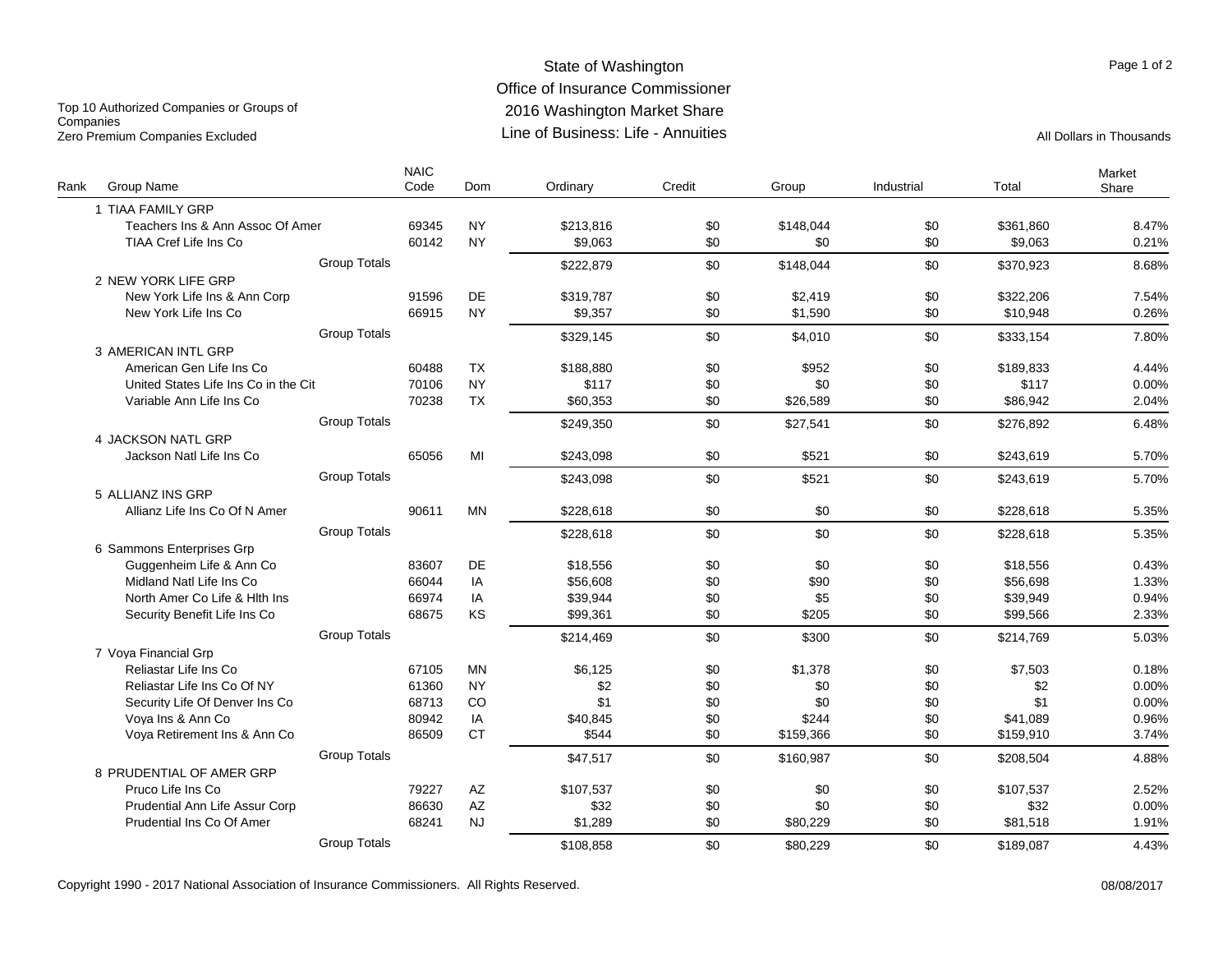#### State of Washington Office of Insurance Commissioner 2016 Washington Market Share Line of Business: Life - AnnuitiesZero Premium Companies Excluded **All Dollars in Thousands** Line of Business: Life - Annuities All Dollars in Thousands

Top 10 Authorized Companies or Groups of **Companies** 

| Rank | Group Name                         | <b>NAIC</b><br>Code | Dom       | Ordinary    | Credit | Group     | Industrial | Total       | Market<br>Share |
|------|------------------------------------|---------------------|-----------|-------------|--------|-----------|------------|-------------|-----------------|
|      | 9 LINCOLN NATL GRP                 |                     |           |             |        |           |            |             |                 |
|      | Lincoln Life & Ann Co of NY        | 62057               | <b>NY</b> | \$0         | \$0    | \$98      | \$0        | \$98        | 0.00%           |
|      | Lincoln Natl Life Ins Co           | 65676               | IN        | \$163,809   | \$0    | \$22,964  | \$0        | \$186,773   | 4.37%           |
|      | <b>Group Totals</b>                |                     |           | \$163.809   | \$0    | \$23.062  | \$0        | \$186.871   | 4.38%           |
|      | 10 American Equity Investment Grp  |                     |           |             |        |           |            |             |                 |
|      | American Equity Invest Life Ins Co | 92738               | IA        | \$138,099   | \$0    | \$0       | \$0        | \$138,099   | 3.23%           |
|      | Eagle Life Ins Co                  | 13183               | IA        | \$7,982     | \$0    | \$0       | \$0        | \$7,982     | 0.19%           |
|      | <b>Group Totals</b>                |                     |           | \$146.081   | \$0    | \$0       | \$0        | \$146.081   | 3.42%           |
|      | <b>Top Group Totals</b>            |                     |           | \$1.953.824 | \$0    | \$444.694 | \$0        | \$2,398,518 | 56.16%          |
|      | All Other Companies                |                     |           | \$1,648,285 | \$0    | \$224.069 | \$0        | \$1,872,354 | 43.84%          |
|      | Totals                             |                     |           | \$3,602,109 | \$0    | \$668.764 | \$0        | \$4,270,872 | 100.00%         |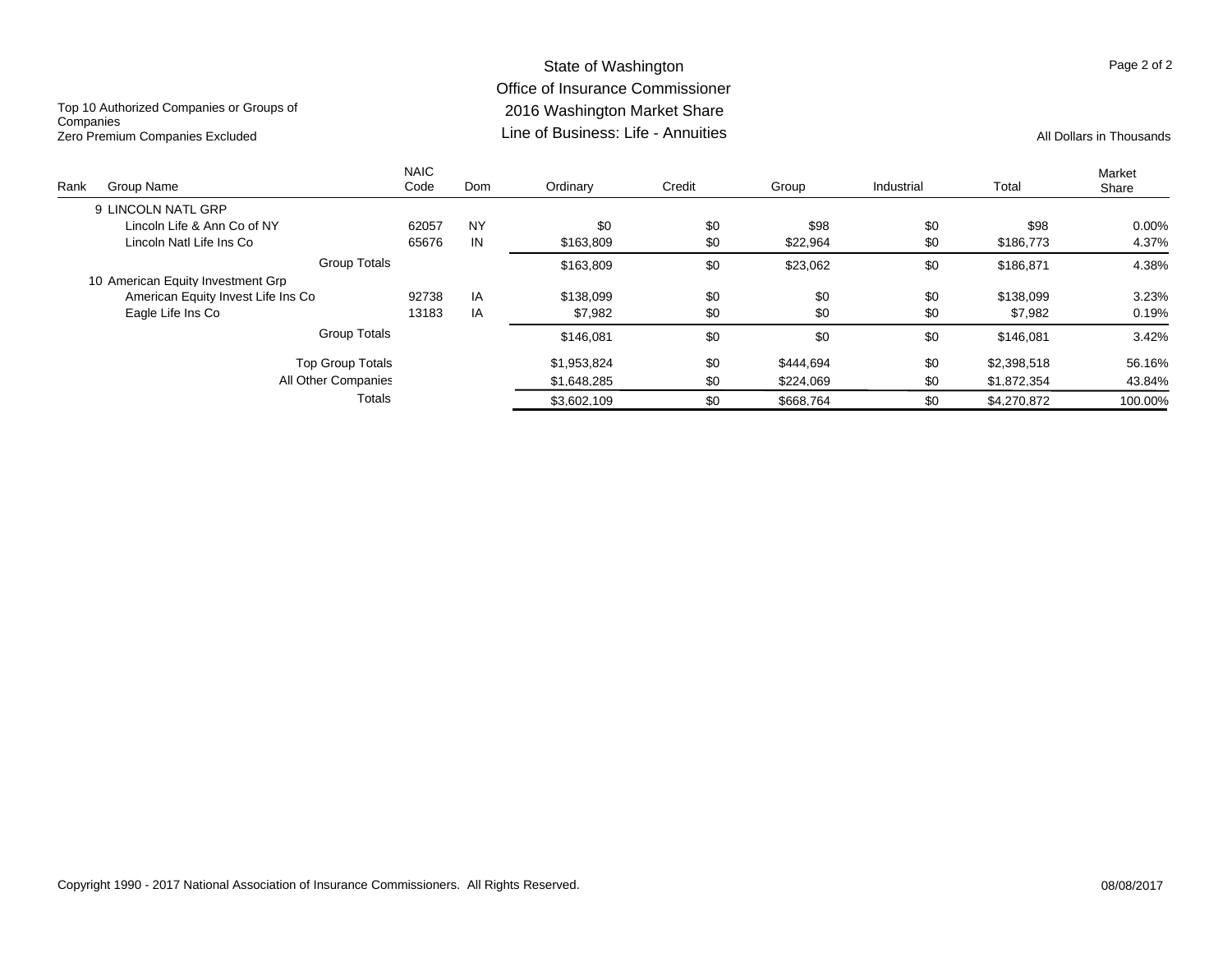#### State of Washington Office of Insurance Commissioner 2016 Washington Market Share Line of Business: Life - Life InsuranceZero Premium Companies Excluded **All Dollars in Thousands** Line of Business: Life - Life Insurance

Top 10 Authorized Companies or Groups of **Companies** 

|      |                                |                     | <b>NAIC</b><br>Code | Dom       | Ordinary  | Credit |           | Industrial | Total     | Market |
|------|--------------------------------|---------------------|---------------------|-----------|-----------|--------|-----------|------------|-----------|--------|
| Rank | Group Name                     |                     |                     |           |           |        | Group     |            |           | Share  |
|      | 1 NEW YORK LIFE GRP            |                     |                     |           |           |        |           |            |           |        |
|      | New York Life Ins & Ann Corp   |                     | 91596               | DE        | \$73,424  | \$0    | \$15,728  | \$0        | \$89,152  | 3.50%  |
|      | New York Life Ins Co           |                     | 66915               | <b>NY</b> | \$129.844 | \$0    | \$25,249  | \$0        | \$155.093 | 6.09%  |
|      | NYLife Ins Co Of AZ            |                     | 81353               | AZ        | \$1,678   | \$0    | \$0       | \$0        | \$1,678   | 0.07%  |
|      |                                | <b>Group Totals</b> |                     |           | \$204.946 | \$0    | \$40,978  | \$0        | \$245.924 | 9.66%  |
|      | 2 METROPOLITAN GRP             |                     |                     |           |           |        |           |            |           |        |
|      | Delaware Amer Life Ins Co      |                     | 62634               | DE        | \$19      | \$0    | \$9       | \$0        | \$29      | 0.00%  |
|      | General Amer Life Ins Co       |                     | 63665               | <b>MO</b> | \$3,965   | \$0    | \$2       | \$0        | \$3,968   | 0.16%  |
|      | Metlife Ins Co USA             |                     | 87726               | DE        | \$33,193  | \$0    | \$0       | \$0        | \$33,193  | 1.30%  |
|      | Metropolitan Life Ins Co       |                     | 65978               | <b>NY</b> | \$21.745  | \$0    | \$157,644 | \$0        | \$179,389 | 7.05%  |
|      | Metropolitan Tower Life Ins Co |                     | 97136               | DE        | \$1,185   | \$0    | \$0       | \$0        | \$1,185   | 0.05%  |
|      | New England Life Ins Co        |                     | 91626               | <b>MA</b> | \$1.496   | \$0    | \$0       | \$0        | \$1,496   | 0.06%  |
|      |                                | <b>Group Totals</b> |                     |           | \$61,603  | \$0    | \$157,656 | \$0        | \$219,258 | 8.61%  |
|      | 3 NORTHWESTERN MUT GRP         |                     |                     |           |           |        |           |            |           |        |
|      | Northwestern Mut Life Ins Co   |                     | 67091               | WI        | \$163,409 | \$0    | \$0       | \$0        | \$163,409 | 6.42%  |
|      |                                | <b>Group Totals</b> |                     |           | \$163,409 | \$0    | \$0       | \$0        | \$163,409 | 6.42%  |
|      | 4 MASS MUT LIFE INS GRP        |                     |                     |           |           |        |           |            |           |        |
|      | CM Life Ins Co                 |                     | 93432               | <b>CT</b> | \$2.796   | \$0    | \$0       | \$0        | \$2,796   | 0.11%  |
|      | Massachusetts Mut Life Ins Co  |                     | 65935               | <b>MA</b> | \$49,896  | \$0    | \$73,453  | \$0        | \$123,349 | 4.85%  |
|      | MML Bay State Life Ins Co      |                     | 70416               | <b>CT</b> | \$722     | \$0    | \$0       | \$0        | \$722     | 0.03%  |
|      |                                | <b>Group Totals</b> |                     |           | \$53,414  | \$0    | \$73,453  | \$0        | \$126,867 | 4.98%  |
|      | 5 PRUDENTIAL OF AMER GRP       |                     |                     |           |           |        |           |            |           |        |
|      | Pruco Life Ins Co              |                     | 79227               | AZ        | \$46,989  | \$0    | \$0       | \$0        | \$46,989  | 1.85%  |
|      | Prudential Ann Life Assur Corp |                     | 86630               | AZ        | \$91      | \$0    | \$0       | \$0        | \$91      | 0.00%  |
|      | Prudential Ins Co Of Amer      |                     | 68241               | <b>NJ</b> | \$11,175  | \$0    | \$61,095  | \$0        | \$72,271  | 2.84%  |
|      |                                | <b>Group Totals</b> |                     |           | \$58,255  | \$0    | \$61,095  | \$0        | \$119,350 | 4.69%  |
|      | 6 LINCOLN NATL GRP             |                     |                     |           |           |        |           |            |           |        |
|      | First Penn Pacific Life Ins Co |                     | 67652               | IN        | \$2,194   | \$0    | \$6       | \$0        | \$2,199   | 0.09%  |
|      | Lincoln Life & Ann Co of NY    |                     | 62057               | <b>NY</b> | \$119     | \$0    | \$10      | \$0        | \$128     | 0.01%  |
|      | Lincoln Natl Life Ins Co       |                     | 65676               | IN        | \$89,039  | \$0    | \$9,871   | \$0        | \$98,911  | 3.89%  |
|      |                                | <b>Group Totals</b> |                     |           | \$91,352  | \$0    | \$9,887   | \$0        | \$101,239 | 3.98%  |
|      | 7 STATE FARM GRP               |                     |                     |           |           |        |           |            |           |        |
|      | State Farm Life Ins Co         |                     | 69108               | IL        | \$81.750  | \$0    | \$727     | \$0        | \$82,477  | 3.24%  |
|      |                                | <b>Group Totals</b> |                     |           | \$81,750  | \$0    | \$727     | \$0        | \$82,477  | 3.24%  |
|      |                                |                     |                     |           |           |        |           |            |           |        |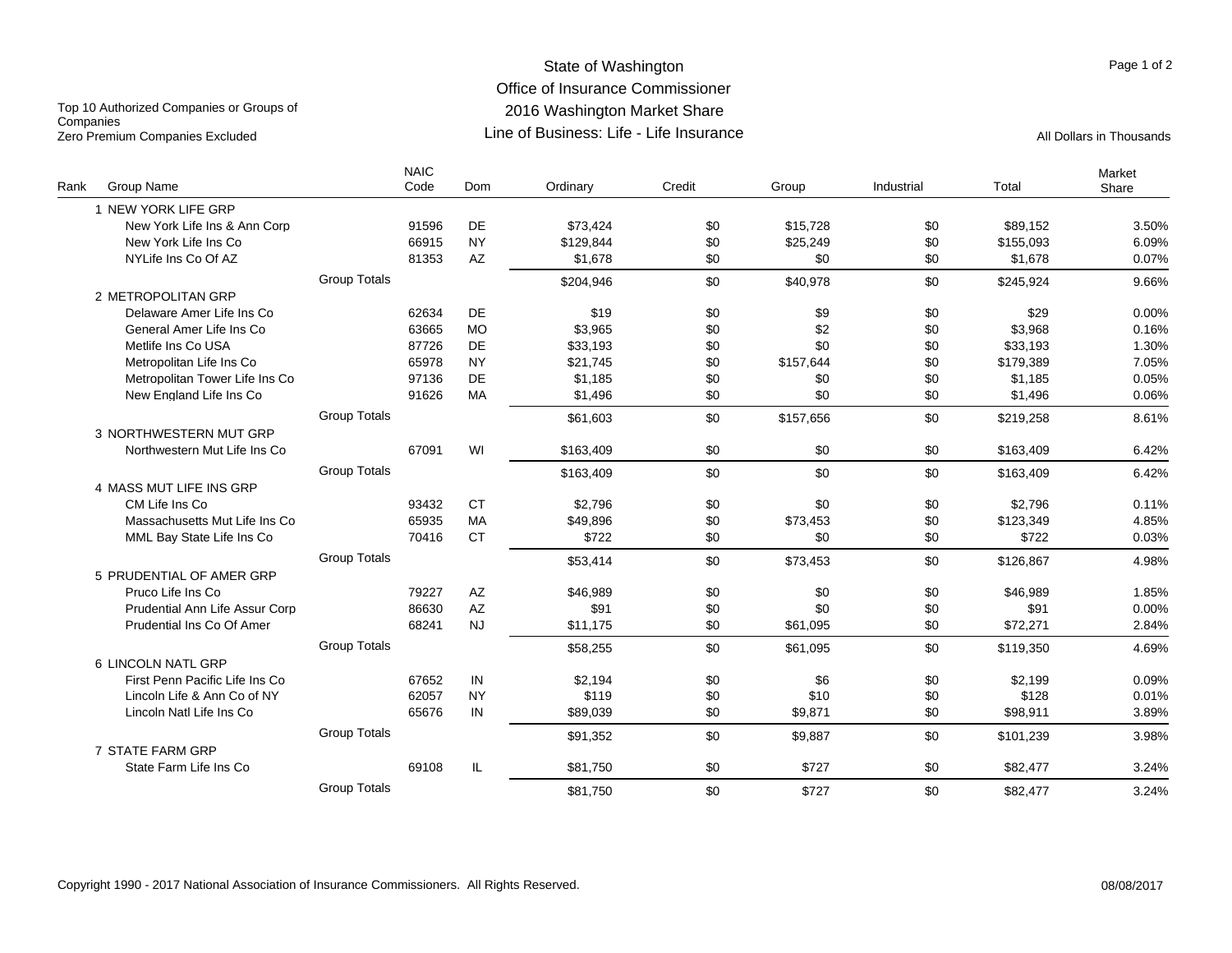#### State of Washington Office of Insurance Commissioner 2016 Washington Market Share Line of Business: Life - Life InsuranceZero Premium Companies Excluded **All Dollars in Thousands** Line of Business: Life - Life Insurance

Top 10 Authorized Companies or Groups of **Companies** 

| Rank | Group Name                         | <b>NAIC</b><br>Code | Dom       | Ordinary    | Credit  | Group     | Industrial | Total       | Market<br>Share |
|------|------------------------------------|---------------------|-----------|-------------|---------|-----------|------------|-------------|-----------------|
|      | 8 Vova Financial Gro               |                     |           |             |         |           |            |             |                 |
|      | Midwestern United Life Ins Co.     | 66109               | IN        | \$25        | \$0     | \$0       | \$0        | \$25        | 0.00%           |
|      | Reliastar Life Ins Co              | 67105               | <b>MN</b> | \$23,150    | \$0     | \$21,217  | \$0        | \$44,367    | 1.74%           |
|      | Reliastar Life Ins Co Of NY        | 61360               | <b>NY</b> | \$262       | \$0     | \$53      | \$0        | \$316       | 0.01%           |
|      | Security Life Of Denver Ins Co     | 68713               | CO        | \$19,375    | \$0     | \$0       | \$0        | \$19,375    | 0.76%           |
|      | Vova Ins & Ann Co                  | 80942               | IA        | \$1,246     | \$0     | \$0       | \$0        | \$1,246     | 0.05%           |
|      | Voya Retirement Ins & Ann Co.      | 86509               | <b>CT</b> | \$979       | \$0     | \$52      | \$0        | \$1,031     | 0.04%           |
|      | <b>Group Totals</b>                |                     |           | \$45,037    | \$0     | \$21,323  | \$0        | \$66,360    | 2.61%           |
|      | 9 Aegon US Holding Grp             |                     |           |             |         |           |            |             |                 |
|      | Transamerica Advisors Life Ins Co  | 79022               | <b>AR</b> | \$81        | \$0     | \$0       | \$0        | \$81        | 0.00%           |
|      | Transamerica Financial Life Ins Co | 70688               | <b>NY</b> | \$130       | \$0     | \$3       | \$0        | \$133       | 0.01%           |
|      | Transamerica Life Ins Co           | 86231               | IA        | \$32,473    | \$8     | \$1,529   | \$0        | \$34,009    | 1.34%           |
|      | Transamerica Premier Life Ins Co   | 66281               | IA        | \$31,424    | \$0     | \$275     | \$1        | \$31,699    | 1.25%           |
|      | <b>Group Totals</b>                |                     |           | \$64,107    | \$8     | \$1,807   | \$1        | \$65,922    | 2.59%           |
|      | 10 PACIFIC LIFE GRP                |                     |           |             |         |           |            |             |                 |
|      | Pacific Life Ins Co                | 67466               | <b>NE</b> | \$65,843    | \$0     | \$0       | \$0        | \$65,843    | 2.59%           |
|      | <b>Group Totals</b>                |                     |           | \$65,843    | \$0     | \$0       | \$0        | \$65,843    | 2.59%           |
|      | Top Group Totals                   |                     |           | \$889,715   | \$8     | \$366,926 | \$1        | \$1,256,649 | 49.37%          |
|      | All Other Companies                |                     |           | \$1,018,180 | \$3,379 | \$267,071 | \$2        | \$1,288,632 | 50.63%          |
|      | Totals                             |                     |           | \$1,907,895 | \$3,387 | \$633,997 | \$2        | \$2,545,281 | 100.00%         |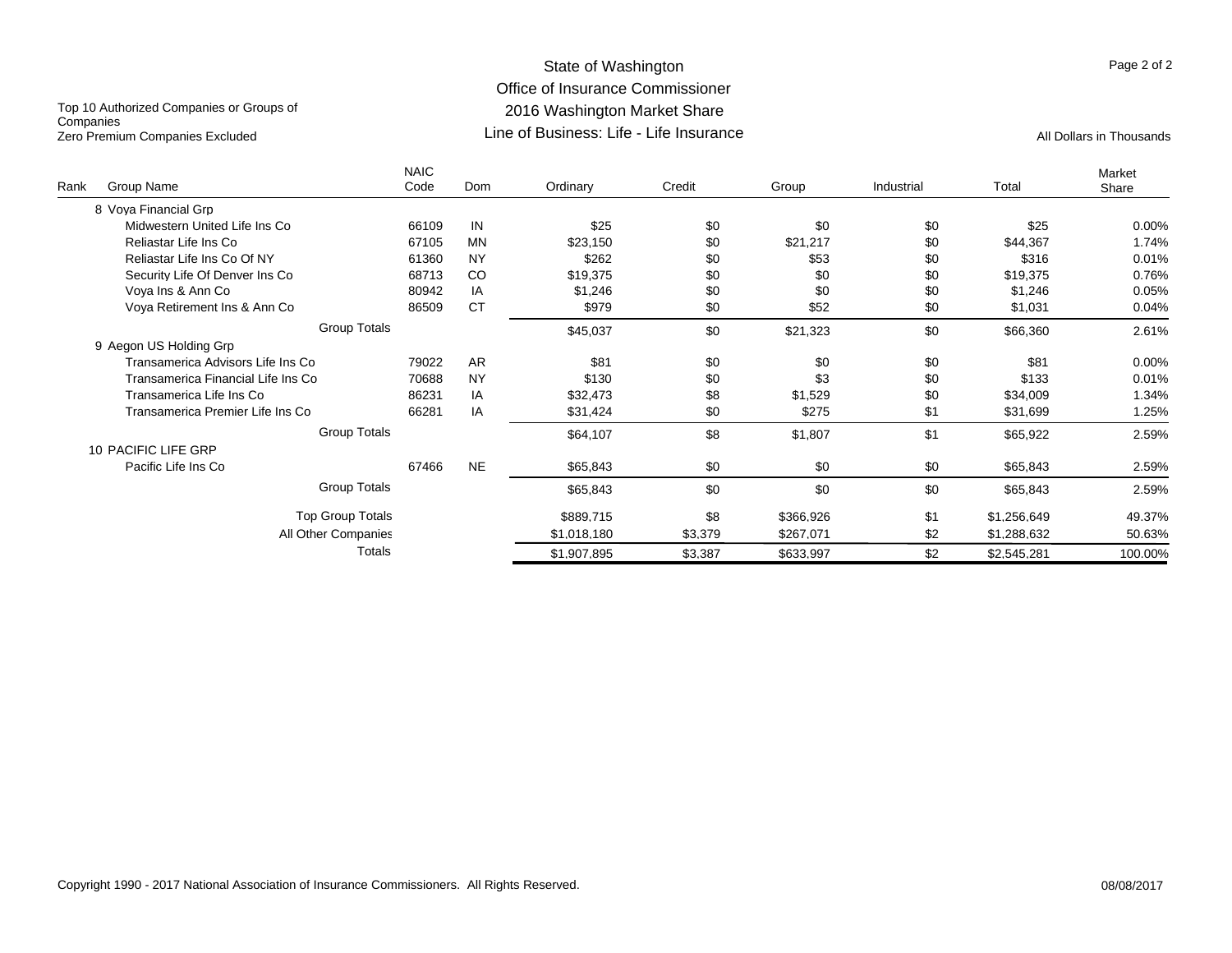# State of Washington Office of Insurance Commissioner 2016 Washington Market Share Line of Business: Life - Other Considerations

Top 10 Authorized Companies or Groups of **Companies** Zero Premium Companies Excluded Companies Excluded Companies Companies Companies Companies All Dollars in Thousands

| Rank | Group Name                         |                     | <b>NAIC</b><br>Code | <b>Dom</b> | Ordinary | Credit | Group     | Industrial | Total     | Market<br>Share |
|------|------------------------------------|---------------------|---------------------|------------|----------|--------|-----------|------------|-----------|-----------------|
|      | 1 PRUDENTIAL OF AMER GRP           |                     |                     |            |          |        |           |            |           |                 |
|      | Prudential Ins Co Of Amer          |                     | 68241               | <b>NJ</b>  | \$0      | \$0    | \$439,230 | \$0        | \$439,230 | 29.67%          |
|      | Prudential Retirement Ins & Ann Co |                     | 93629               | <b>CT</b>  | \$0      | \$0    | \$6       | \$0        | \$6       | 0.00%           |
|      |                                    | <b>Group Totals</b> |                     |            | \$0      | \$0    | \$439,236 | \$0        | \$439,236 | 29.67%          |
|      | 2 JOHN HANCOCK GRP                 |                     |                     |            |          |        |           |            |           |                 |
|      | John Hancock Life Ins Co USA       |                     | 65838               | MI         | \$0      | \$0    | \$291,211 | \$0        | \$291,211 | 19.67%          |
|      |                                    | <b>Group Totals</b> |                     |            | \$0      | \$0    | \$291.211 | \$0        | \$291,211 | 19.67%          |
|      | 3 Aegon US Holding Grp             |                     |                     |            |          |        |           |            |           |                 |
|      | Transamerica Financial Life Ins Co |                     | 70688               | <b>NY</b>  | \$0      | \$0    | \$92,601  | \$0        | \$92,601  | 6.26%           |
|      | Transamerica Life Ins Co           |                     | 86231               | IA         | \$0      | \$0    | \$83,732  | \$0        | \$83,732  | 5.66%           |
|      |                                    | <b>Group Totals</b> |                     |            | \$0      | \$0    | \$176,334 | \$0        | \$176,334 | 11.91%          |
|      | 4 NATIONWIDE CORP GRP              |                     |                     |            |          |        |           |            |           |                 |
|      | Nationwide Life & Ann Ins Co       |                     | 92657               | OH         | \$20,515 | \$0    | \$0       | \$0        | \$20,515  | 1.39%           |
|      | Nationwide Life Ins Co             |                     | 66869               | OH         | \$60,351 | \$0    | \$65,571  | \$0        | \$125,922 | 8.51%           |
|      |                                    | <b>Group Totals</b> |                     |            | \$80,866 | \$0    | \$65,571  | \$0        | \$146,437 | 9.89%           |
|      | 5 Meiji Yasuda Life Ins Grp        |                     |                     |            |          |        |           |            |           |                 |
|      | Standard Ins Co                    |                     | 69019               | <b>OR</b>  | \$0      | \$0    | \$112,313 | \$0        | \$112,313 | 7.59%           |
|      |                                    | <b>Group Totals</b> |                     |            | \$0      | \$0    | \$112,313 | \$0        | \$112,313 | 7.59%           |
|      | 6 NEW YORK LIFE GRP                |                     |                     |            |          |        |           |            |           |                 |
|      | New York Life Ins Co               |                     | 66915               | <b>NY</b>  | \$0      | \$0    | \$80,415  | \$0        | \$80,415  | 5.43%           |
|      |                                    | <b>Group Totals</b> |                     |            | \$0      | \$0    | \$80,415  | \$0        | \$80,415  | 5.43%           |
|      | 7 MASS MUT LIFE INS GRP            |                     |                     |            |          |        |           |            |           |                 |
|      | Massachusetts Mut Life Ins Co      |                     | 65935               | MA         | \$0      | \$0    | \$51,323  | \$0        | \$51,323  | 3.47%           |
|      |                                    | <b>Group Totals</b> |                     |            | \$0      | \$0    | \$51,323  | \$0        | \$51,323  | 3.47%           |
|      | 8 HARTFORD FIRE & CAS GRP          |                     |                     |            |          |        |           |            |           |                 |
|      | Hartford Life & Ann Ins Co         |                     | 71153               | <b>CT</b>  | \$3,176  | \$0    | \$0       | \$0        | \$3,176   | 0.21%           |
|      | Hartford Life Ins Co               |                     | 88072               | <b>CT</b>  | \$336    | \$0    | \$44,882  | \$0        | \$45,218  | 3.05%           |
|      |                                    | <b>Group Totals</b> |                     |            | \$3,512  | \$0    | \$44,882  | \$0        | \$48,394  | 3.27%           |
|      | 9 Mutual Of Amer Life Ins Co       |                     |                     |            |          |        |           |            |           |                 |
|      | Mutual Of Amer Life Ins Co         |                     | 88668               | <b>NY</b>  | \$7,570  | \$0    | \$36,589  | \$0        | \$44,159  | 2.98%           |
|      |                                    | <b>Group Totals</b> |                     |            | \$7,570  | \$0    | \$36,589  | \$0        | \$44,159  | 2.98%           |
|      | 10 CUNA MUT GRP                    |                     |                     |            |          |        |           |            |           |                 |
|      | CMFG Life Ins Co                   |                     | 62626               | IA         | \$0      | \$0    | \$32,173  | \$0        | \$32,173  | 2.17%           |
|      |                                    | <b>Group Totals</b> |                     |            | \$0      | \$0    | \$32,173  | \$0        | \$32,173  | 2.17%           |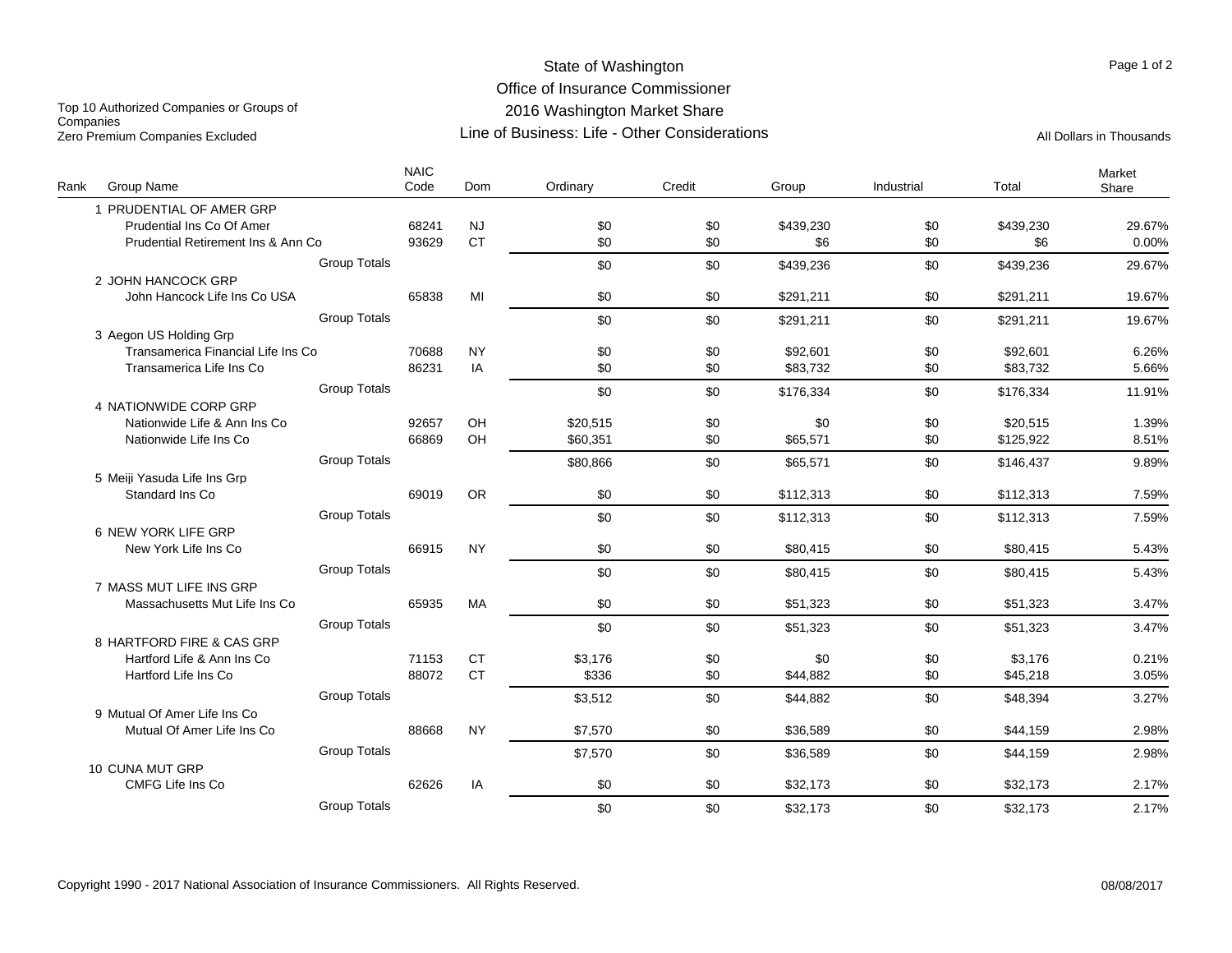|                                              |                     |                                                                  |           | Page 2 of 2 |             |            |             |                 |  |
|----------------------------------------------|---------------------|------------------------------------------------------------------|-----------|-------------|-------------|------------|-------------|-----------------|--|
| Top 10 Authorized Companies or Groups of     |                     | Office of Insurance Commissioner<br>2016 Washington Market Share |           |             |             |            |             |                 |  |
| Companies<br>Zero Premium Companies Excluded |                     | Line of Business: Life - Other Considerations                    |           |             |             |            |             |                 |  |
| Group Name<br>Rank                           | <b>NAIC</b><br>Code | Dom                                                              | Ordinary  | Credit      | Group       | Industrial | Total       | Market<br>Share |  |
|                                              | Top Group Totals    |                                                                  | \$91.948  | \$0         | \$1.330.047 | \$0        | \$1.421.995 | 96.05%          |  |
|                                              | All Other Companies |                                                                  | \$12,486  | \$0         | \$45,948    | \$0        | \$58,435    | 3.95%           |  |
|                                              | Totals              |                                                                  | \$104.434 | \$0         | \$1.375.995 | \$0        | \$1,480,429 | 100.00%         |  |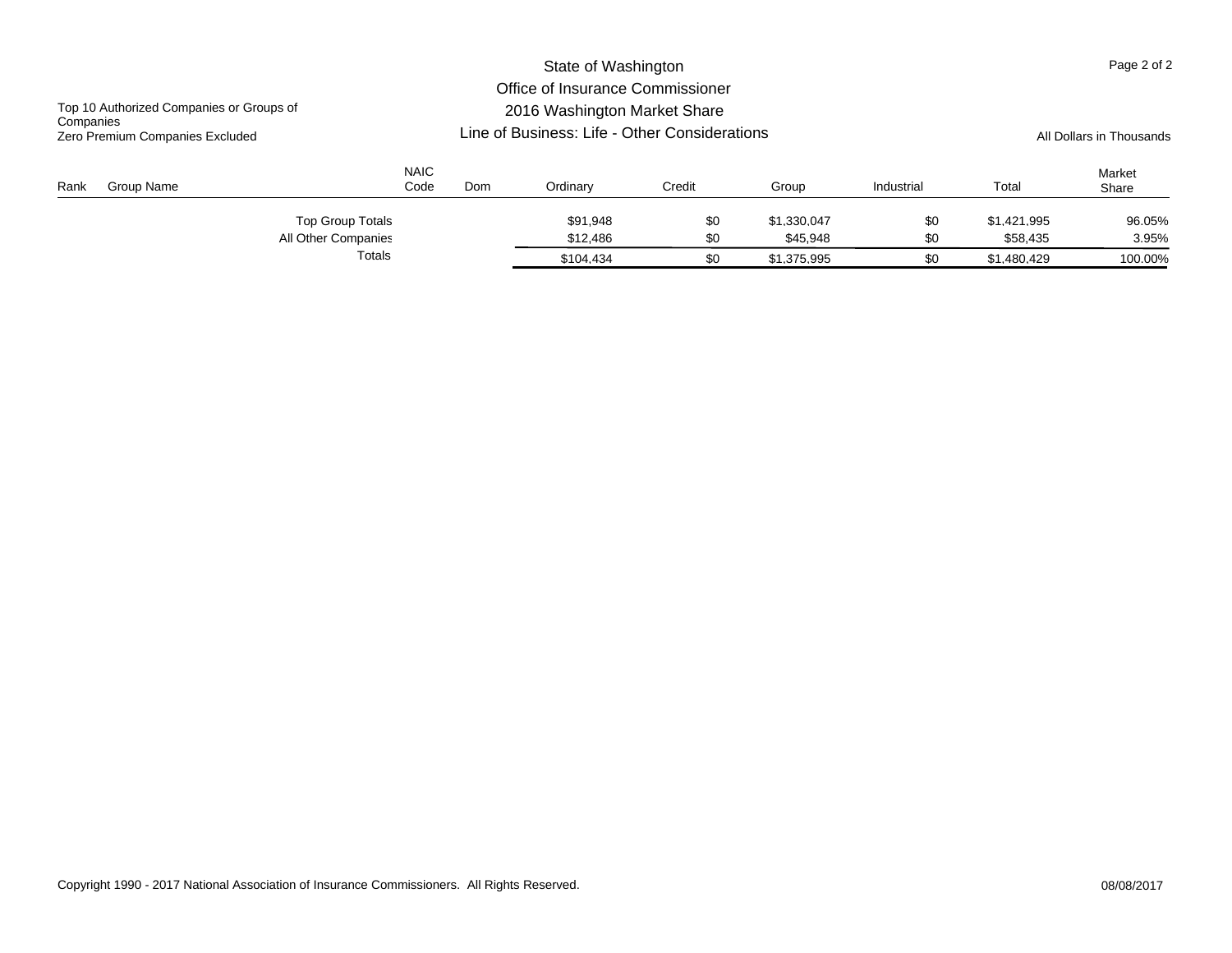Office of Insurance Commissioner

Top 10 Authorized Companies or Groups of **Companies** 

2016 Washington Market Share and Loss Ratio

| Zero Premium and Loss Companies Excluded |                                  | Line of Business: Property and Casualty Totals (excludes Accident and Health) |            | All Dollars in Thousands             |                 |                                     |                                     |               |
|------------------------------------------|----------------------------------|-------------------------------------------------------------------------------|------------|--------------------------------------|-----------------|-------------------------------------|-------------------------------------|---------------|
| Rank<br>Group Name                       |                                  | <b>NAIC</b><br>Code                                                           | <b>DOM</b> | <b>Direct</b><br>Premiums<br>Written | Market<br>Share | <b>Direct</b><br>Premiums<br>Earned | <b>Direct</b><br>Losses<br>Incurred | Loss<br>Ratio |
| 1 LIBERTY MUT GRP                        |                                  |                                                                               |            |                                      |                 |                                     |                                     |               |
| American Economy Ins Co                  |                                  | 19690                                                                         | IN         | \$15,096                             | 0.14%           | \$17,538                            | \$5,986                             | 34.13%        |
| American Fire & Cas Co                   |                                  | 24066                                                                         | <b>NH</b>  | \$35,268                             | 0.34%           | \$33,291                            | \$21,594                            | 64.86%        |
| American States Ins Co                   |                                  | 19704                                                                         | IN         | \$36,210                             | 0.34%           | \$41,639                            | \$13,445                            | 32.29%        |
|                                          | American States Preferred Ins Co | 37214                                                                         | IN         | \$5,501                              | 0.05%           | \$6,132                             | \$983                               | 16.03%        |
| Employers Ins of Wausau                  |                                  | 21458                                                                         | WI         | \$356                                | 0.00%           | \$702                               | \$745                               | 106.19%       |
| First Liberty Ins Corp                   |                                  | 33588                                                                         | IL         | \$967                                | 0.01%           | \$981                               | \$562                               | 57.35%        |
| First Natl Ins Co Of Amer                |                                  | 24724                                                                         | <b>NH</b>  | \$290,724                            | 2.77%           | \$272,092                           | \$190,021                           | 69.84%        |
| General Ins Co Of Amer                   |                                  | 24732                                                                         | <b>NH</b>  | \$9,843                              | 0.09%           | \$11,302                            | \$8,459                             | 74.85%        |
| Liberty Ins Corp                         |                                  | 42404                                                                         | IL         | \$29,303                             | 0.28%           | \$26,648                            | \$11,102                            | 41.66%        |
|                                          | Liberty Ins Underwriters Inc     | 19917                                                                         | IL         | \$64,781                             | 0.62%           | \$65,100                            | \$58,987                            | 90.61%        |
| Liberty Mut Fire Ins Co                  |                                  | 23035                                                                         | WI         | \$134,177                            | 1.28%           | \$140,065                           | \$75,992                            | 54.25%        |
| Liberty Mut Ins Co                       |                                  | 23043                                                                         | MA         | \$30,934                             | 0.29%           | \$30,221                            | \$13,670                            | 45.24%        |
| Liberty Northwest Ins Corp               |                                  | 41939                                                                         | OR         | \$4,168                              | 0.04%           | \$5,157                             | \$2,392                             | 46.37%        |
| LM Gen Ins Co                            |                                  | 36447                                                                         | IL         | \$13,057                             | 0.12%           | \$5,492                             | \$2,633                             | 47.95%        |
| LM Ins Corp                              |                                  | 33600                                                                         | IL         | \$13,989                             | 0.13%           | \$11,676                            | \$2,216                             | 18.98%        |
| North Pacific Ins Co                     |                                  | 23892                                                                         | <b>OR</b>  | \$16,816                             | 0.16%           | \$18,181                            | \$12,638                            | 69.51%        |
| Ohio Cas Ins Co                          |                                  | 24074                                                                         | <b>NH</b>  | \$45,824                             | 0.44%           | \$42,358                            | \$16,511                            | 38.98%        |
| Ohio Security Ins Co                     |                                  | 24082                                                                         | <b>NH</b>  | \$112,461                            | 1.07%           | \$101,454                           | \$50,526                            | 49.80%        |
| Oregon Automobile Ins Co                 |                                  | 23922                                                                         | OR         | \$1,717                              | 0.02%           | \$1,949                             | \$55                                | 2.84%         |
| Safeco Ins Co Of Amer                    |                                  | 24740                                                                         | <b>NH</b>  | \$222,619                            | 2.12%           | \$219,687                           | \$85,635                            | 38.98%        |
| Safeco Ins Co Of IL                      |                                  | 39012                                                                         | IL.        | \$125,604                            | 1.20%           | \$127,590                           | \$71,053                            | 55.69%        |
| Safeco Ins Co of OR                      |                                  | 11071                                                                         | <b>OR</b>  | \$23,661                             | 0.23%           | \$24,286                            | \$12,437                            | 51.21%        |
|                                          | Wausau Underwriters Ins Co       | 26042                                                                         | WI         | \$232                                | 0.00%           | \$158                               | \$675                               | 427.24%       |
| West Amer Ins Co                         |                                  | 44393                                                                         | ${\sf IN}$ | \$24,377                             | 0.23%           | \$20,478                            | \$7,267                             | 35.49%        |
|                                          |                                  | <b>Group Totals</b>                                                           |            | \$1,257,685                          | 11.97%          | \$1,224,179                         | \$665,586                           | 53.86%        |
| 2 STATE FARM GRP                         |                                  |                                                                               |            |                                      |                 |                                     |                                     |               |
| State Farm Fire & Cas Co                 |                                  | 25143                                                                         | IL.        | \$488,754                            | 4.65%           | \$482,924                           | \$238,882                           | 49.47%        |
|                                          | State Farm Mut Auto Ins Co       | 25178                                                                         | IL.        | \$711,334                            | 6.77%           | \$695,033                           | \$503,114                           | 72.39%        |
|                                          |                                  | <b>Group Totals</b>                                                           |            | \$1,200.088                          | 11.42%          | \$1,177,957                         | \$741.996                           | 62.99%        |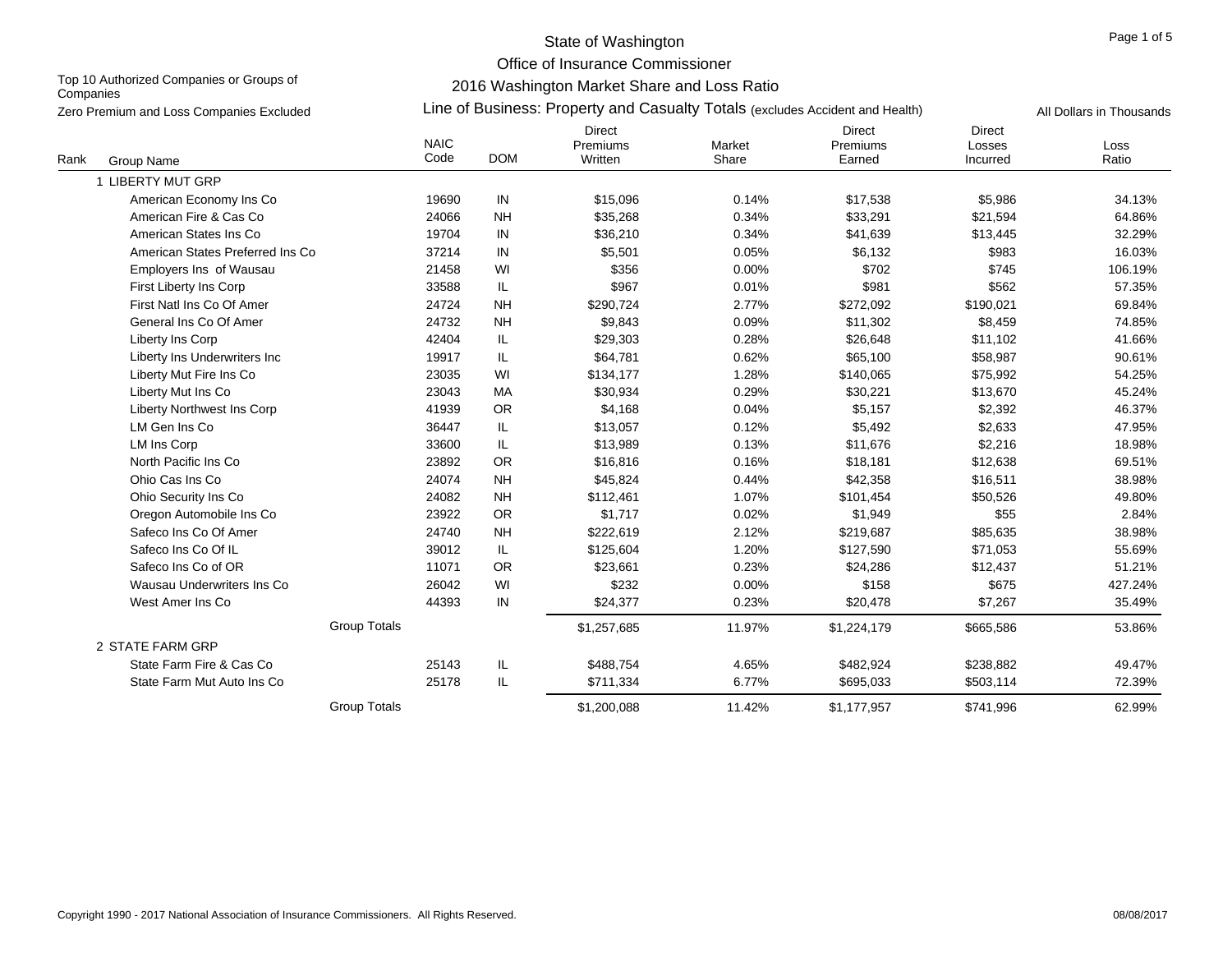Office of Insurance Commissioner

Top 10 Authorized Companies or Groups of **Companies** 

2016 Washington Market Share and Loss Ratio

|      | Zero Premium and Loss Companies Excluded |                     | Line of Business: Property and Casualty Totals (excludes Accident and Health) |                                      |                 |                                     |                                     |               |  |  |  |
|------|------------------------------------------|---------------------|-------------------------------------------------------------------------------|--------------------------------------|-----------------|-------------------------------------|-------------------------------------|---------------|--|--|--|
| Rank | Group Name                               | <b>NAIC</b><br>Code | <b>DOM</b>                                                                    | <b>Direct</b><br>Premiums<br>Written | Market<br>Share | <b>Direct</b><br>Premiums<br>Earned | <b>Direct</b><br>Losses<br>Incurred | Loss<br>Ratio |  |  |  |
|      | 3 FARMERS INS GRP                        |                     |                                                                               |                                      |                 |                                     |                                     |               |  |  |  |
|      | 21st Century Advantage Ins Co            | 25232               | MN                                                                            | \$2,642                              | 0.03%           | \$2,732                             | \$1,435                             | 52.53%        |  |  |  |
|      | 21st Century Centennial Ins Co           | 34789               | PA                                                                            | \$956                                | 0.01%           | \$991                               | \$529                               | 53.43%        |  |  |  |
|      | 21st Century N Amer Ins Co               | 32220               | <b>NY</b>                                                                     | \$4,412                              | 0.04%           | \$4,571                             | \$4,024                             | 88.01%        |  |  |  |
|      | 21st Century Preferred Ins Co            | 22225               | PA                                                                            | \$279                                | 0.00%           | \$290                               | \$58                                | 20.14%        |  |  |  |
|      | 21st Century Premier Ins Co              | 20796               | PA                                                                            | \$6,111                              | 0.06%           | \$6,740                             | \$5,398                             | 80.08%        |  |  |  |
|      | Coast Natl Ins Co                        | 25089               | CA                                                                            | \$22,347                             | 0.21%           | \$21,705                            | \$13,902                            | 64.05%        |  |  |  |
|      | Farmers Ins Co Of WA                     | 21644               | <b>WA</b>                                                                     | \$349,206                            | 3.32%           | \$353,087                           | \$200,185                           | 56.70%        |  |  |  |
|      | <b>Farmers Ins Exch</b>                  | 21652               | CA                                                                            | \$35,587                             | 0.34%           | \$36,083                            | \$16,897                            | 46.83%        |  |  |  |
|      | Fire Ins Exch                            | 21660               | CA                                                                            | \$69,502                             | 0.66%           | \$71,843                            | \$27,253                            | 37.93%        |  |  |  |
|      | Foremost Ins Co Grand Rapids MI          | 11185               | MI                                                                            | \$82,478                             | 0.79%           | \$79,646                            | \$30,248                            | 37.98%        |  |  |  |
|      | Foremost Prop & Cas Ins Co               | 11800               | MI                                                                            | \$8,269                              | 0.08%           | \$8,272                             | \$3,310                             | 40.01%        |  |  |  |
|      | Foremost Signature Ins Co                | 41513               | MI                                                                            | \$2,097                              | 0.02%           | \$2,231                             | \$837                               | 37.52%        |  |  |  |
|      | Mid Century Ins Co                       | 21687               | CA                                                                            | \$120,499                            | 1.15%           | \$111,067                           | \$78,508                            | 70.68%        |  |  |  |
|      | <b>Truck Ins Exch</b>                    | 21709               | CA                                                                            | \$44,340                             | 0.42%           | \$38,478                            | \$20,675                            | 53.73%        |  |  |  |
|      | <b>Group Totals</b>                      |                     |                                                                               | \$748,728                            | 7.13%           | \$737,736                           | \$403,258                           | 54.65%        |  |  |  |
|      | 4 ALLSTATE INS GRP                       |                     |                                                                               |                                      |                 |                                     |                                     |               |  |  |  |
|      | Allstate Fire & Cas Ins Co               | 29688               | IL                                                                            | \$263,970                            | 2.51%           | \$256,184                           | \$163,586                           | 63.85%        |  |  |  |
|      | Allstate Ind Co                          | 19240               | IL                                                                            | \$97,878                             | 0.93%           | \$99,084                            | \$48,288                            | 48.73%        |  |  |  |
|      | Allstate Ins Co                          | 19232               | IL                                                                            | \$143,092                            | 1.36%           | \$146,260                           | \$75,139                            | 51.37%        |  |  |  |
|      | Allstate Prop & Cas Ins Co               | 17230               | IL.                                                                           | \$124,605                            | 1.19%           | \$122,671                           | \$69,759                            | 56.87%        |  |  |  |
|      | Encompass Ind Co                         | 15130               | IL.                                                                           | \$26,382                             | 0.25%           | \$26,075                            | \$15,596                            | 59.81%        |  |  |  |
|      | Encompass Ins Co Of Amer                 | 10071               | IL.                                                                           | \$6,243                              | 0.06%           | \$6,683                             | \$5,841                             | 87.41%        |  |  |  |
|      | Esurance Ins Co                          | 25712               | WI                                                                            | \$37,149                             | 0.35%           | \$35,837                            | \$23,793                            | 66.39%        |  |  |  |
|      | <b>First Colonial Ins Co</b>             | 29980               | FL                                                                            | \$1,810                              | 0.02%           | \$2,145                             | \$1,556                             | 72.57%        |  |  |  |
|      | <b>Group Totals</b>                      |                     |                                                                               | \$701,129                            | 6.67%           | \$694,939                           | \$403,557                           | 58.07%        |  |  |  |
|      | 5 UNITED SERV AUTOMOBILE ASSN GRP        |                     |                                                                               |                                      |                 |                                     |                                     |               |  |  |  |
|      | Garrison Prop & Cas Ins Co               | 21253               | <b>TX</b>                                                                     | \$49,862                             | 0.47%           | \$47,547                            | \$31,584                            | 66.43%        |  |  |  |
|      | United Serv Automobile Assn              | 25941               | TX                                                                            | \$216,782                            | 2.06%           | \$216,174                           | \$143,401                           | 66.34%        |  |  |  |
|      | USAA Cas Ins Co                          | 25968               | <b>TX</b>                                                                     | \$182,421                            | 1.74%           | \$178,327                           | \$126,947                           | 71.19%        |  |  |  |
|      | USAA Gen Ind Co                          | 18600               | TX                                                                            | \$89,947                             | 0.86%           | \$85,581                            | \$62,168                            | 72.64%        |  |  |  |
|      | <b>Group Totals</b>                      |                     |                                                                               | \$539,012                            | 5.13%           | \$527,629                           | \$364,100                           | 69.01%        |  |  |  |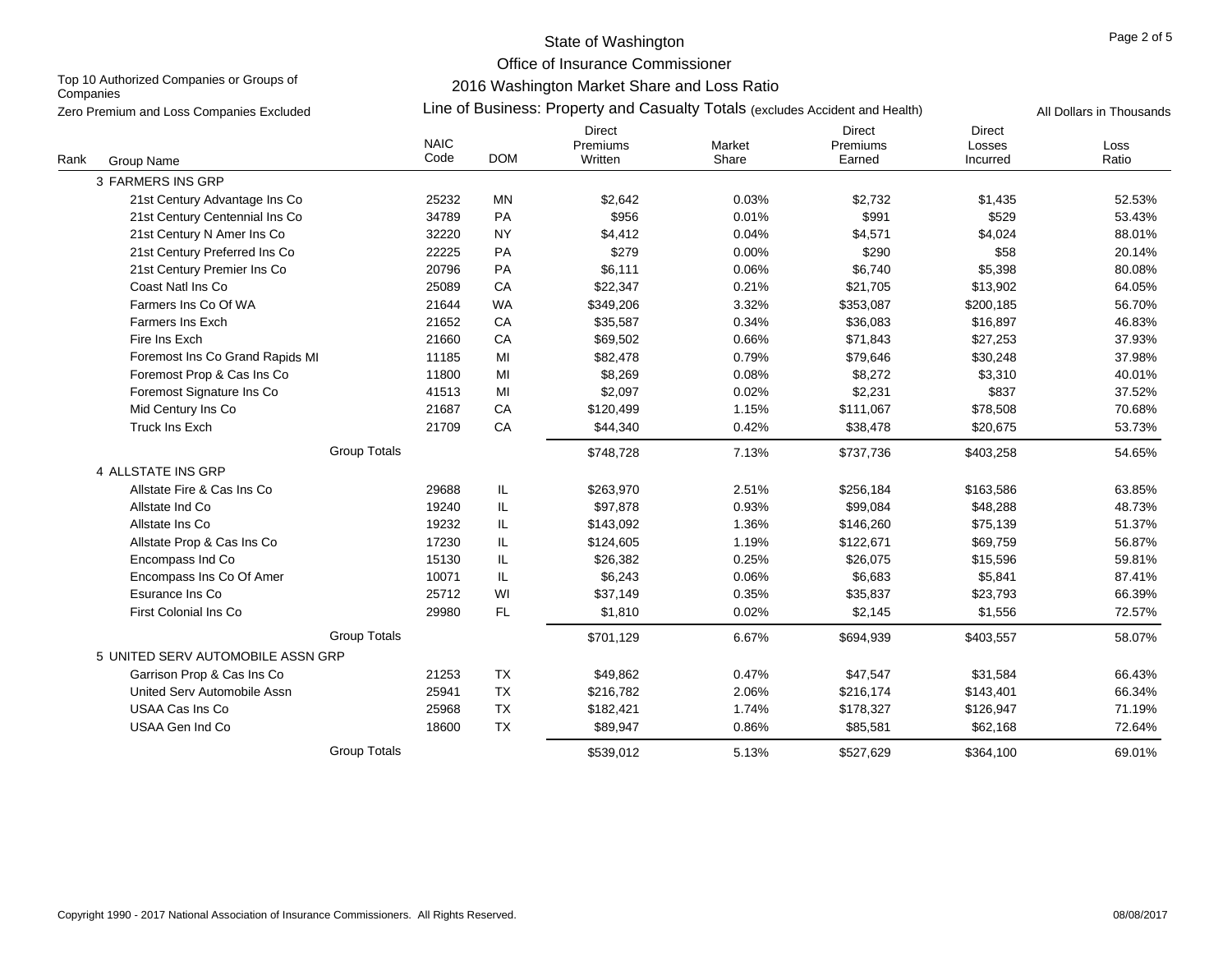Office of Insurance Commissioner

Top 10 Authorized Companies or Groups of **Companies** 

2016 Washington Market Share and Loss Ratio

Zero Premium and Loss Companies Excluded **All Propectic Connect All Dollars in Thousands** (Zine of Business: Property and Casualty Totals (excludes Accident and Health) All Dollars in Thousands

|      |                                     | <b>NAIC</b> |               | <b>Direct</b><br>Premiums | Market | <b>Direct</b><br>Premiums | <b>Direct</b><br>Losses | Loss         |
|------|-------------------------------------|-------------|---------------|---------------------------|--------|---------------------------|-------------------------|--------------|
| Rank | Group Name                          | Code        | <b>DOM</b>    | Written                   | Share  | Earned                    | Incurred                | Ratio        |
|      | 6 BERKSHIRE HATHAWAY GRP            |             |               |                           |        |                           |                         |              |
|      | AttPro RRG Recip RRG                | 13795       | $\mathsf{DC}$ | \$501                     | 0.00%  | \$334                     | (\$128)                 | $(38.33)\%$  |
|      | Berkshire Hathaway Homestate Ins Co | 20044       | <b>NE</b>     | \$2,276                   | 0.02%  | \$2,928                   | \$873                   | 29.83%       |
|      | Berkshire Hathaway Specialty Ins Co | 22276       | $N\mathsf{E}$ | \$2,458                   | 0.02%  | \$1,469                   | \$727                   | 49.49%       |
|      | Central States Ind Co Of Omaha      | 34274       | <b>NE</b>     | \$623                     | 0.01%  | \$646                     | \$42                    | 6.46%        |
|      | Columbia Ins Co                     | 27812       | <b>NE</b>     | \$1,745                   | 0.02%  | \$1,722                   | \$860                   | 49.95%       |
|      | Continental Divide Ins Co           | 35939       | CO            | \$3,982                   | 0.04%  | \$4,932                   | \$2,012                 | 40.80%       |
|      | GEICO Advantage Ins Co              | 14138       | $N\mathsf{E}$ | \$97,832                  | 0.93%  | \$86,449                  | \$72,829                | 84.25%       |
|      | Geico Cas Co                        | 41491       | <b>MD</b>     | \$4,171                   | 0.04%  | \$4,277                   | \$2,597                 | 60.73%       |
|      | <b>GEICO Choice Ins Co</b>          | 14139       | <b>NE</b>     | \$64,542                  | 0.61%  | \$58,352                  | \$46,109                | 79.02%       |
|      | Geico Gen Ins Co                    | 35882       | <b>MD</b>     | \$154,979                 | 1.48%  | \$156,143                 | \$112,457               | 72.02%       |
|      | Geico Ind Co                        | 22055       | MD            | \$66,085                  | 0.63%  | \$67,840                  | \$44,067                | 64.96%       |
|      | <b>GEICO Marine Ins Co</b>          | 37923       | <b>MD</b>     | \$1.867                   | 0.02%  | \$1,412                   | \$173                   | 12.23%       |
|      | GEICO Secure Ins Co                 | 14137       | <b>NE</b>     | \$40,921                  | 0.39%  | \$37,525                  | \$27,745                | 73.94%       |
|      | General Reins Corp                  | 22039       | DE            | \$551                     | 0.01%  | \$562                     | \$335                   | 59.54%       |
|      | General Star Natl Ins Co            | 11967       | DE            | \$97                      | 0.00%  | \$90                      | \$1                     | 1.11%        |
|      | Genesis Ins Co                      | 38962       | DE            | \$29                      | 0.00%  | \$21                      | (\$56)                  | $(266.30)\%$ |
|      | Government Employees Ins Co         | 22063       | <b>MD</b>     | \$53,300                  | 0.51%  | \$53,190                  | \$37,412                | 70.34%       |
|      | <b>Medical Protective Co</b>        | 11843       | IN            | \$7,356                   | 0.07%  | \$7,937                   | (\$620)                 | $(7.81)\%$   |
|      | National Ind Co                     | 20087       | <b>NE</b>     | \$9,168                   | 0.09%  | \$9,062                   | \$2,807                 | 30.98%       |
|      | National Liab & Fire Ins Co.        | 20052       | <b>CT</b>     | \$3,191                   | 0.03%  | \$3,514                   | \$1,388                 | 39.51%       |
|      | United States Liab Ins Co           | 25895       | PA            | \$6,576                   | 0.06%  | \$6,399                   | \$2,223                 | 34.75%       |
|      | <b>Group Totals</b>                 |             |               | \$522,251                 | 4.97%  | \$504,805                 | \$353,855               | 70.10%       |
|      | 7 PROGRESSIVE GRP                   |             |               |                           |        |                           |                         |              |
|      | American Strategic Ins Corp         | 10872       | $\mathsf{FL}$ | \$3,852                   | 0.04%  | \$3,262                   | \$1,250                 | 38.31%       |
|      | National Continental Ins Co         | 10243       | <b>NY</b>     | \$902                     | 0.01%  | \$884                     | \$318                   | 35.97%       |
|      | Progressive Amer Ins Co             | 24252       | OH            | \$282                     | 0.00%  | \$298                     | \$246                   | 82.56%       |
|      | Progressive Cas Ins Co              | 24260       | OH            | \$139,151                 | 1.32%  | \$131,603                 | \$82,993                | 63.06%       |
|      | Progressive Classic Ins Co          | 42994       | WI            | \$7,541                   | 0.07%  | \$8,827                   | \$5,433                 | 61.55%       |
|      | Progressive Direct Ins Co           | 16322       | OH            | \$223,588                 | 2.13%  | \$213,421                 | \$144,694               | 67.80%       |
|      | Progressive Max Ins Co              | 24279       | OH            | \$5,913                   | 0.06%  | \$10,407                  | \$6,836                 | 65.68%       |
|      | Progressive Northern Ins Co         | 38628       | WI            | \$112                     | 0.00%  | \$123                     | \$72                    | 58.58%       |
|      | Progressive Northwestern Ins Co     | 42919       | OH            | \$2,779                   | 0.03%  | \$6,928                   | \$4,325                 | 62.42%       |
|      | Progressive Preferred Ins Co        | 37834       | OH            | \$166                     | 0.00%  | \$173                     | \$46                    | 26.34%       |
|      | United Financial Cas Co             | 11770       | OH            | \$49,137                  | 0.47%  | \$45,021                  | \$31,252                | 69.42%       |
|      | <b>Group Totals</b>                 |             |               | \$433,425                 | 4.13%  | \$420,947                 | \$277,464               | 65.91%       |
|      | 8 Pemco Mut Ins Co                  |             |               |                           |        |                           |                         |              |
|      | Pemco Mut Ins Co                    | 24341       | <b>WA</b>     | \$390,611                 | 3.72%  | \$382,724                 | \$261,188               | 68.24%       |
|      | <b>Group Totals</b>                 |             |               | \$390,611                 | 3.72%  | \$382,724                 | \$261,188               | 68.24%       |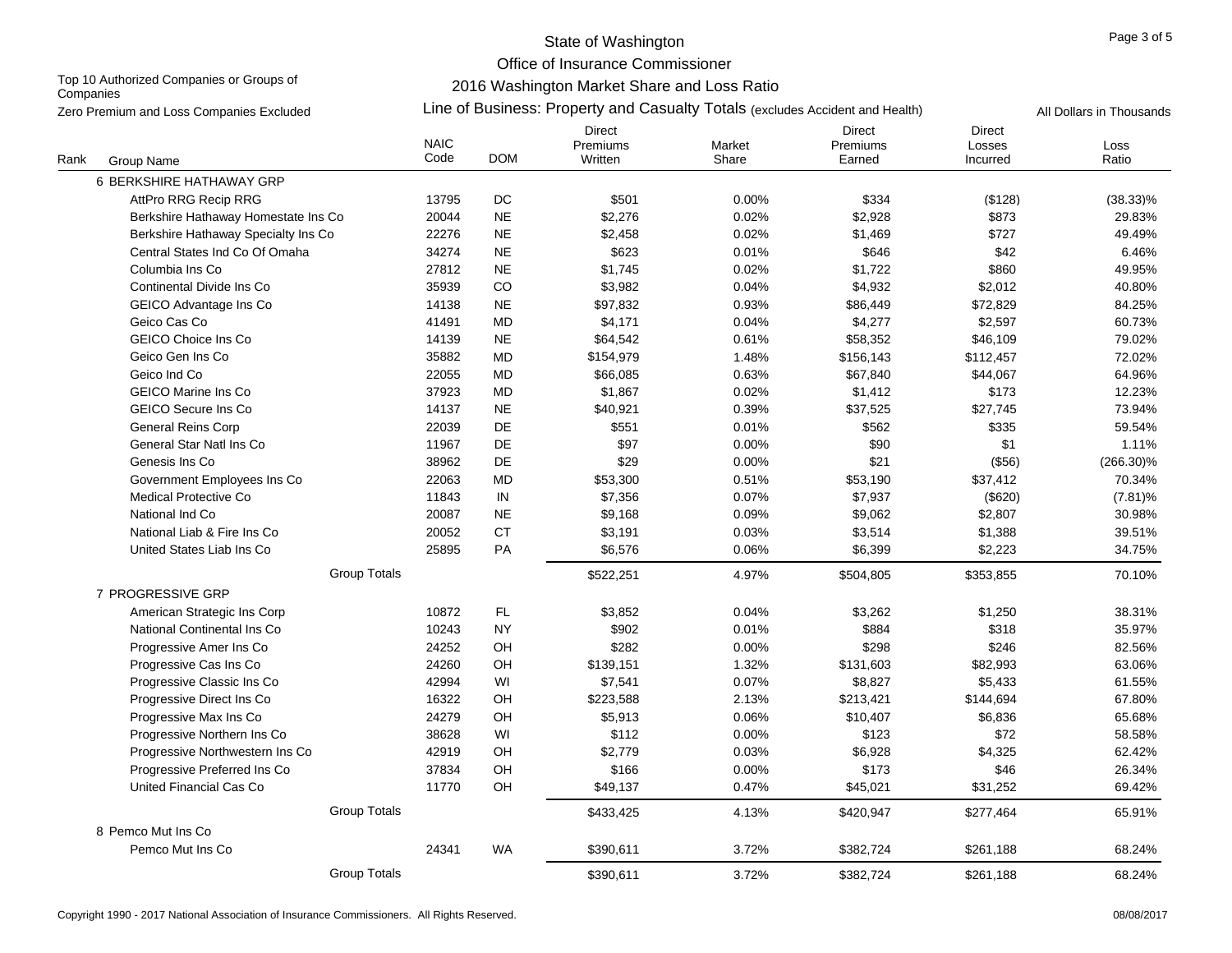Office of Insurance Commissioner

Top 10 Authorized Companies or Groups of **Companies** 

# 2016 Washington Market Share and Loss Ratio

Group Name NAIC CodeDirectPremiums**Written** MarketShareDirectPremiumsEarnedDirectLossesIncurredLossRankk Group Name was the second to the Code DOM written the Share the Earned throurred the Ratio Zero Premium and Loss Companies Excluded **All Propectic Connect All Dollars in Thousands** (Zine of Business: Property and Casualty Totals (excludes Accident and Health) All Dollars in Thousands 9 Travelers Grp Automobile Ins Co Of Hartford CT **19062** CT \$6.356 0.06% \$6,464 \$3,486 \$3,486 53.94% Charter Oak Fire Ins Co **25615** CT \$14,168 0.13% \$14,881 \$8,106 54.47% Discover Prop & Cas Ins Co **36463** CT 53 0.00% \$3 (\$1,705) (50501.27)% Farmington Cas Co 41483 CT \$1 0.00% \$2 (\$73) (4450.92)% Northland Ins Co 24015 CT \$8,822 0.08% \$7,822 \$4,449 56.88% Phoenix Ins Co 25623 CT \$14,018 0.13% \$12,865 \$8,284 64.39% St Paul Fire & Marine Ins Co 24767 CT \$594 0.01% \$1,663 \$24,821 1492.84% St Paul Mercury Ins Co **24791** CT \$213 0.00% \$457 (\$1,100) (240.85)% St Paul Protective Ins Co **19224** CT \$1 0.00% \$1 (\$21) (\$21) (2107.61)% Standard Fire Ins Co 19070 CT \$45,263 0.43% \$33,476 \$23,965 71.59% Travelers Cas & Surety Co **19038** CT \$1,583 0.02% \$968 \$1,069 \$1,069 110.40% Travelers Cas & Surety Co Of Amer  $31194$  CT  $358.755$   $0.56\%$   $36.343$   $36.743$   $36.743$  11.97% Travelers Cas Ins Co Of Amerr 19046 CT \$14,605 0.14% \$14,210 \$5,961 41.95% Travelers Commercial Ins Co **36137** CT \$5.806 0.06% \$6.052 \$3.220 \$3.220 53.21% Travelers Home & Marine Ins Co 27998 CT \$52,445 0.50% \$51,649 \$32,778 63.46% Travelers Ind Co 25658 CT \$24,402 0.23% \$26,169 \$5,582 21.33% Travelers Ind Co Of Amer 25666 CT \$12,787 0.12% \$12,301 \$7,109 57.80% Travelers Ind Co Of CT 25682 **CT**  \$7,624 0.07% \$5,699 \$6,761 118.63% Travelers Prop Cas Co Of Amer 25674 CT \$59,141 0.56% \$55,499 \$18,209 \$18,209 32.81% Group Totals \$326,588 3.11% \$306,523 \$157,647 51.09% 10 Chubb Ltd Grp Ace Amer Ins Co 22667 PA \$65,968 0.63% \$65,789 \$38,867 59.08% Ace Fire Underwriters Ins Co **20702** PA \$138 0.00% \$128 (\$656) (511.09)% Ace Prop & Cas Ins Co **Cas Co 2069 120699** PA  $$51,983$  0.49%  $$55,542$  \$34,510 62.13% Agri Gen Ins Co 42757 IA \$6,931 0.07% \$7,521 \$4,508 59.94% Bankers Standard Ins Co 18279 PA \$21,753 0.21% \$19,580 \$10,194 52.07% Chubb Ind Ins Co 12777 NY \$117 0.00% \$106 \$29 27.09% Executive Risk Ind Inc 35181 DE \$1,316 0.01% \$1,448 \$4,253 293.70% Federal Ins Co 20281 IN \$51,633 0.49% \$52,262 (\$2,640) (5.05)% Great Northern Ins Co 20303 IN \$20,428 0.19% \$18,635 \$8,793 47.19% Indemnity Ins Co Of North Amer **43575** PA \$4,589 0.04% \$4,766 \$2,433 51.04% 51.04% lnsurance Co of N Amer 22713 PA \$447 0.00% \$467 (\$149) (31.86)% Pacific Employers Ins Co **22748** PA 511 0.00% \$3 \$402 14119.73% Pacific Ind Co 20346 \$5 WI ,900 0.06% \$5,923 \$1,011 17.07% Penn Millers Ins Co 14982 PA \$4,525 0.04% \$3,674 \$2,000 54.42% Vigilant Ins Co 20397 NY \$17,200 0.16% \$17,532 \$12,573 71.71% Westchester Fire Ins Co 10030 PA \$13,208 0.13% \$14,429 \$2,199 15.24% Group Totals \$266,147 2.53% \$267,807 \$118,329 43.99%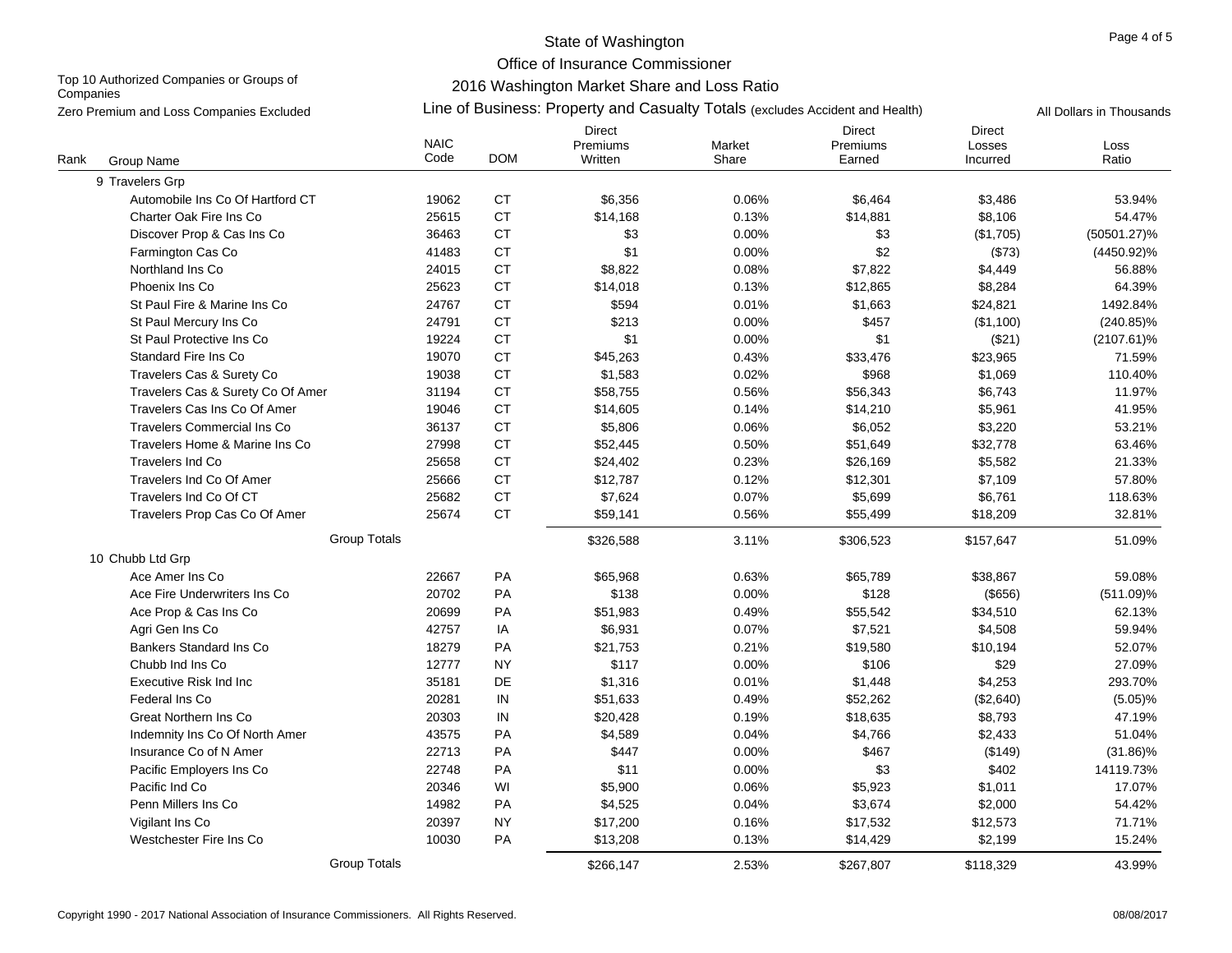|                                                       |                                                                               |            | State of Washington                                                             |                 |                              |                              | Page 5 of 5   |
|-------------------------------------------------------|-------------------------------------------------------------------------------|------------|---------------------------------------------------------------------------------|-----------------|------------------------------|------------------------------|---------------|
| Top 10 Authorized Companies or Groups of<br>Companies |                                                                               |            | Office of Insurance Commissioner<br>2016 Washington Market Share and Loss Ratio |                 |                              |                              |               |
| Zero Premium and Loss Companies Excluded              | Line of Business: Property and Casualty Totals (excludes Accident and Health) |            | All Dollars in Thousands                                                        |                 |                              |                              |               |
| Rank<br>Group Name                                    | <b>NAIC</b><br>Code                                                           | <b>DOM</b> | Direct<br><b>Premiums</b><br>Written                                            | Market<br>Share | Direct<br>Premiums<br>Earned | Direct<br>Losses<br>Incurred | Loss<br>Ratio |
| <b>Top Group Totals</b>                               |                                                                               |            | \$6.385.663                                                                     | 60.79%          | \$6.245.246                  | \$3.746.979                  | 60.00%        |
| All Other Companies                                   |                                                                               |            | \$4,119,379                                                                     | 39.21%          | \$4,022,333                  | \$2,249,605                  | 55.93%        |
| Totals                                                |                                                                               |            | \$10,505,041                                                                    | 100.00%         | \$10,267,579                 | \$5,996,584                  | 58.40%        |

(1) Excluding all Loss Adjustment Expenses (LAE)